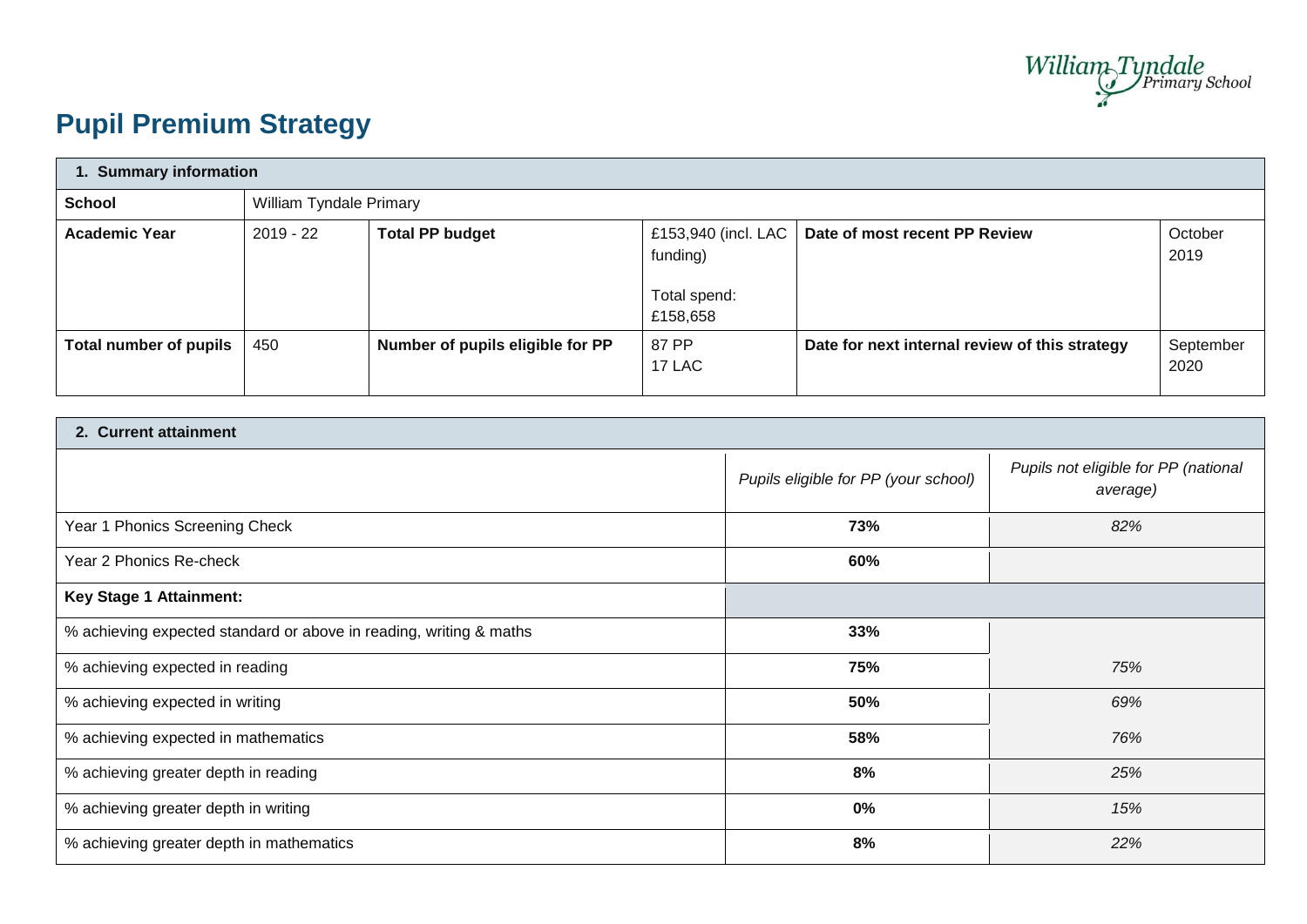|                                                    |                                                                                                               |      | William <sub>-Tyndale</sub><br>Primary School |  |  |
|----------------------------------------------------|---------------------------------------------------------------------------------------------------------------|------|-----------------------------------------------|--|--|
|                                                    | <b>Key Stage 2 Attainment:</b>                                                                                |      |                                               |  |  |
|                                                    | % achieving expected standard or above in reading, writing & maths                                            | 95%  | 65%                                           |  |  |
|                                                    | % achieving expected in reading                                                                               | 95%  | 73%                                           |  |  |
|                                                    | % achieving expected in writing                                                                               | 100% | 78%                                           |  |  |
|                                                    | % achieving expected in mathematics                                                                           | 95%  | 79%                                           |  |  |
|                                                    | % achieving greater depth in reading                                                                          | 45%  | 27%                                           |  |  |
|                                                    | % achieving greater depth in writing                                                                          | 20%  | 20%                                           |  |  |
|                                                    | % achieving greater depth in mathematics                                                                      | 40%  | 27%                                           |  |  |
|                                                    |                                                                                                               |      |                                               |  |  |
|                                                    | % making expected progress in reading                                                                         | 81%  |                                               |  |  |
|                                                    | % making expected progress in writing                                                                         | 76%  |                                               |  |  |
|                                                    | % making expected progress in mathematics                                                                     | 57%  |                                               |  |  |
|                                                    | 3. Barriers to future attainment (for pupils eligible for PP)                                                 |      |                                               |  |  |
|                                                    | Academic barriers (issues to be addressed in school, such as poor oral language skills)                       |      |                                               |  |  |
| А.                                                 | Poor language skills and lack of Literacy and reading opportunities outside school                            |      |                                               |  |  |
| В.                                                 | Emotional barriers to learning e.g. post LAC children                                                         |      |                                               |  |  |
|                                                    | Additional barriers (including issues which also require action outside school, such as low attendance rates) |      |                                               |  |  |
| Poor attendance and engagement with learning<br>D. |                                                                                                               |      |                                               |  |  |
| Е.                                                 | Poor parental engagement to support Spiritual Moral Social and Cultural development                           |      |                                               |  |  |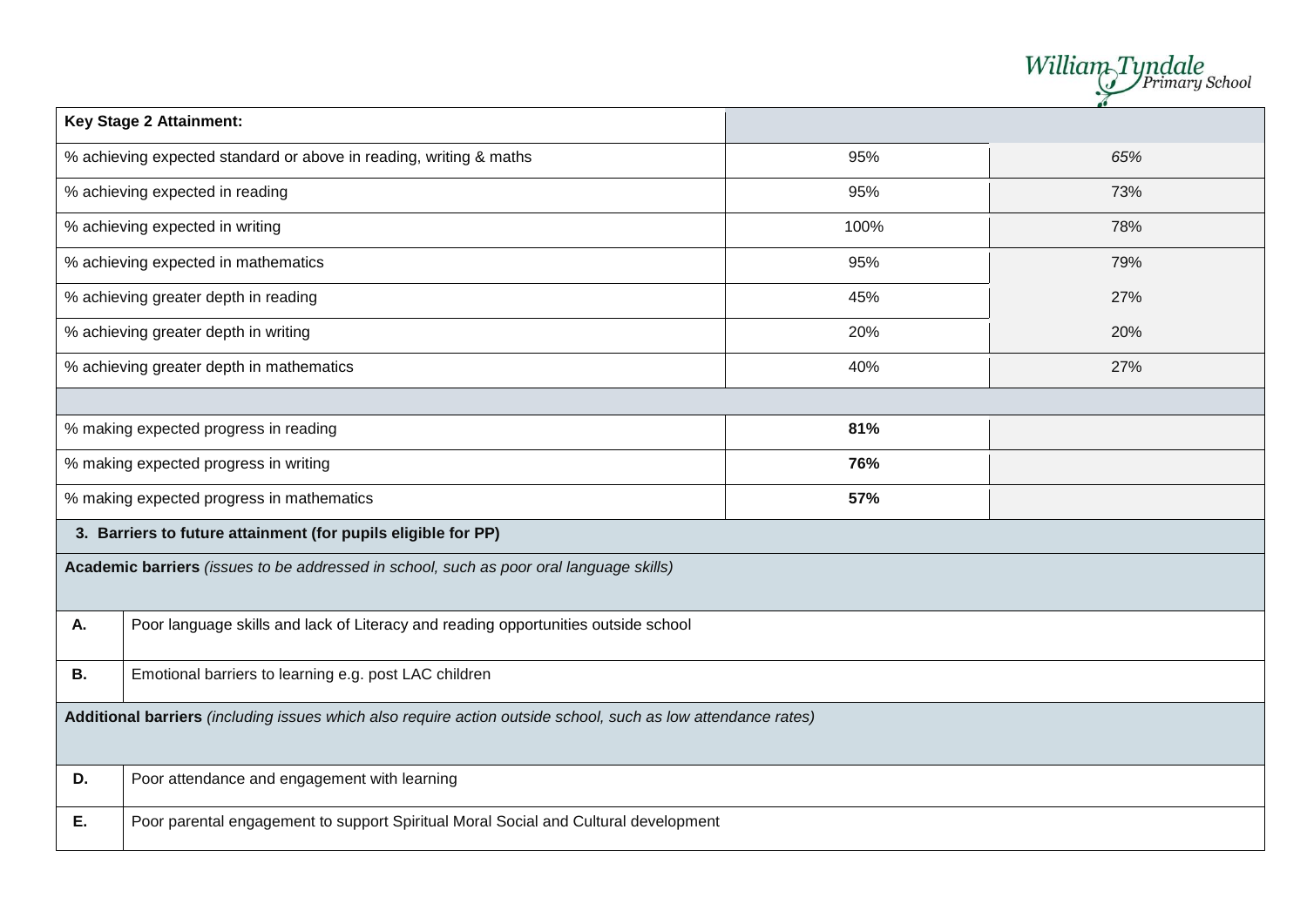

| 4. | Intended outcomes (specific outcomes and how they will be measured)                                                               | <b>Success criteria</b>                                                                                                                                                                                                               |
|----|-----------------------------------------------------------------------------------------------------------------------------------|---------------------------------------------------------------------------------------------------------------------------------------------------------------------------------------------------------------------------------------|
| Α. | Ensure high quality teaching of a broad and balanced curriculum is supported through continuous<br>professional development       | The children have access to high quality teaching in all<br>subject areas. This will be supported through the school's<br>ongoing professional development for all teaching staff.                                                    |
| В. | Continue to demonstrate a reduced gap between school Pupil Premium and national non-Pupil<br>Premium attainment at end of KS2.    | 3 year rolling average indicates no more than 3% gap<br>between school Pupil Premium and national non-PP<br>attainment at end of KS2.                                                                                                 |
| C. | Ensure the provision of an enriched curriculum which supports improved cultural capital and oracy.                                | Children have access to high quality experiences that<br>support their understanding of the wider world and how<br>their skills link to their futures. Children are targeted to<br>attend enrichment activities in and out of school. |
| D. | Provide a robust pastoral care offer across the school to ensure children have strategies to be<br>confident and engaged learners | Accelerated progress for PP children and to reach<br>expected standard in reading, writing and maths.<br>The Zones of Regulation and iTips strategies and<br>pedagogy is embedded in curriculum.                                      |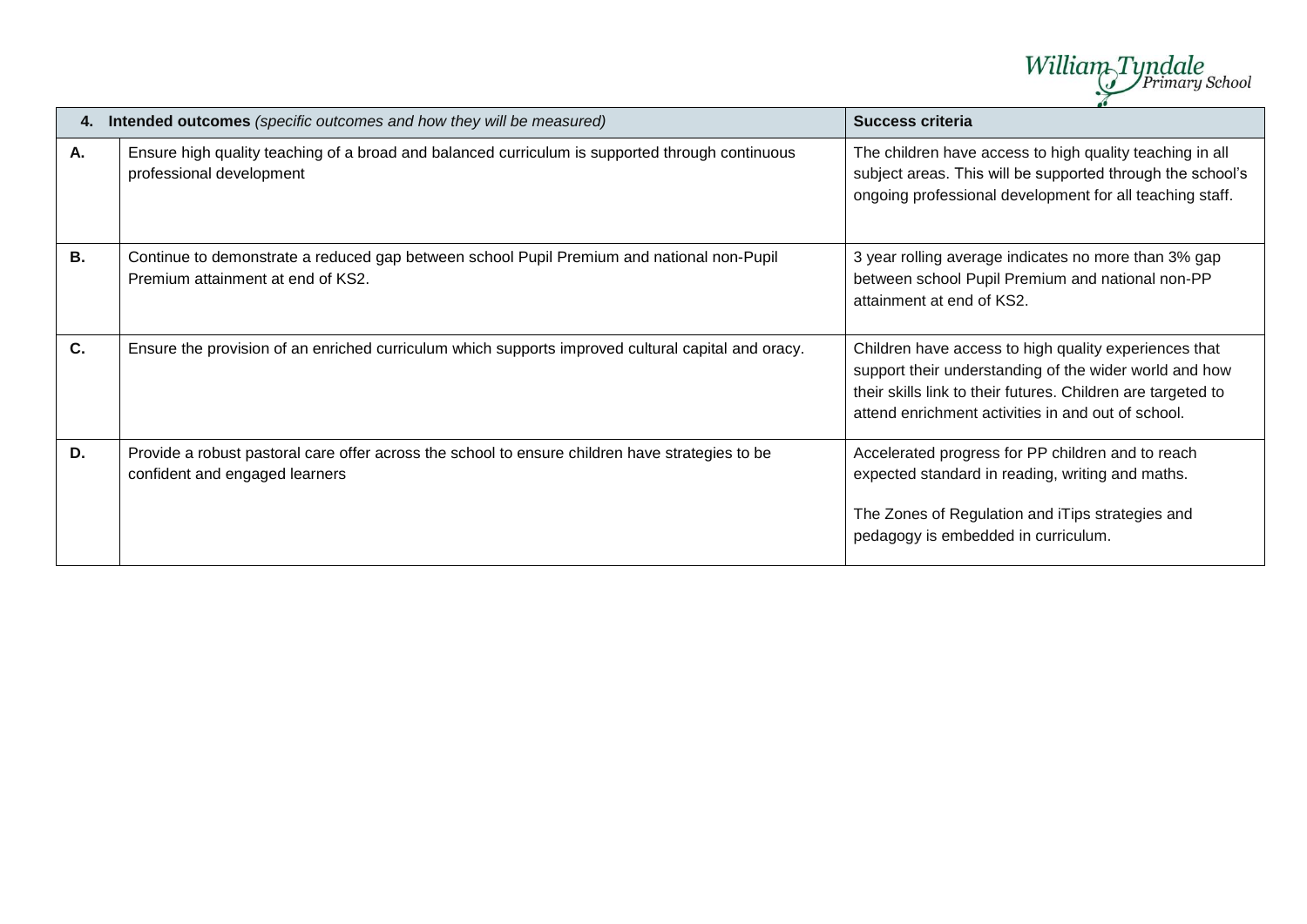William Tyndale

## **5. Review of expenditure**

### **Previous Academic Year**

#### **i. Quality of teaching for all**

| <b>Action</b>                                         | Intended outcome                                                                                                                                                | <b>Estimated impact: Did you</b><br>meet the success criteria?<br>(Include impact on pupils not<br>eligible for PP, if appropriate).                                                                              | <b>Lessons learned</b><br>(and whether you will continue with this approach)                                                                                                                                                                                                  | Cost    |  |  |  |  |
|-------------------------------------------------------|-----------------------------------------------------------------------------------------------------------------------------------------------------------------|-------------------------------------------------------------------------------------------------------------------------------------------------------------------------------------------------------------------|-------------------------------------------------------------------------------------------------------------------------------------------------------------------------------------------------------------------------------------------------------------------------------|---------|--|--|--|--|
| Booster classes for English<br>and Maths in Years 1-6 | Provide support for children<br>who need to catch up in<br>English and Maths. Enable<br>children to meet the expected<br>standard at the end of KS1<br>and KS2. | By the end of KS1, not all PP<br>had met the expected standard,<br>however through ongoing<br>booster sessions over time, only<br>1 child did not meet the<br>expected standard. This was<br>due to poor absence. | Booster classes must be planned by the teacher and be<br>targeting specific areas of learning for the children who<br>attend. Teacher Assistants can deliver the sessions with<br>guidance and monitoring from the class teacher.<br>High impact. Approach will be continued. | £18,000 |  |  |  |  |
| ii. Targeted support                                  |                                                                                                                                                                 |                                                                                                                                                                                                                   |                                                                                                                                                                                                                                                                               |         |  |  |  |  |
| <b>Action</b>                                         | <b>Intended outcome</b>                                                                                                                                         | Estimated impact: Did you<br>meet the success criteria?<br>(Include impact on pupils not<br>eligible for PP, if appropriate).                                                                                     | <b>Lessons learned</b><br>(and whether you will continue with this approach)                                                                                                                                                                                                  | Cost    |  |  |  |  |
| <b>Reading Recovery</b>                               | Children able to decode and<br>read with fluency.                                                                                                               | Children who had Reading<br>Recovery met expectations at<br>the end of KS2.                                                                                                                                       | This approach is based on extensive research and work<br>at the Institute of Education. Approach will be continued.                                                                                                                                                           | £80,000 |  |  |  |  |
| iii. Other approaches                                 |                                                                                                                                                                 |                                                                                                                                                                                                                   |                                                                                                                                                                                                                                                                               |         |  |  |  |  |

#### **Action Intended outcome Estimated impact:** Did you meet the success criteria? (Include impact on pupils not eligible for PP, if appropriate). **Lessons learned**  (and whether you will continue with this approach) **Cost**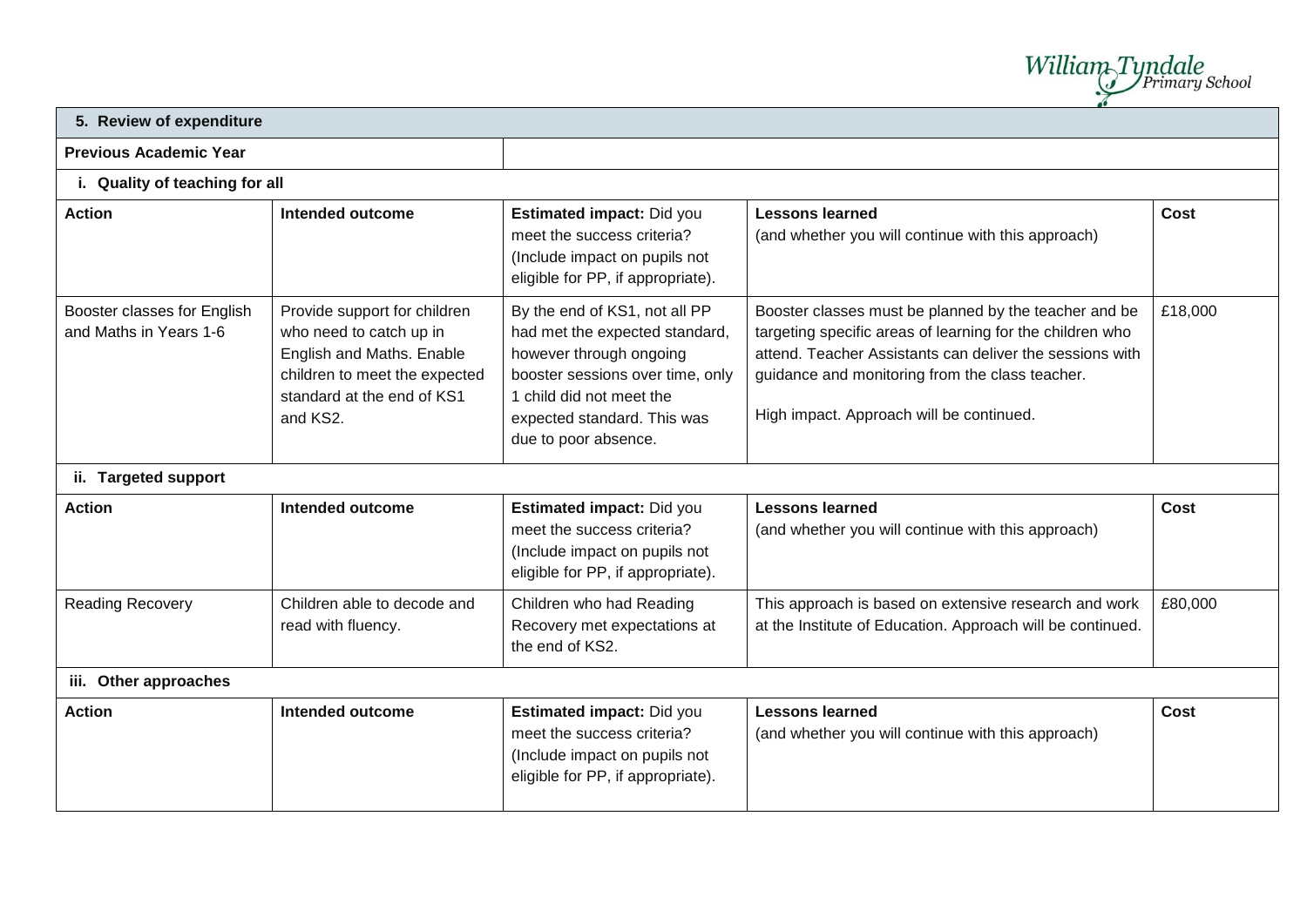|                                                                                                                                                                                 |                                                                                                                             |                                                                                                                                                                      |                                                                                                                                                                                                                       |                                                                                                                  | William Tyndale                            |  |
|---------------------------------------------------------------------------------------------------------------------------------------------------------------------------------|-----------------------------------------------------------------------------------------------------------------------------|----------------------------------------------------------------------------------------------------------------------------------------------------------------------|-----------------------------------------------------------------------------------------------------------------------------------------------------------------------------------------------------------------------|------------------------------------------------------------------------------------------------------------------|--------------------------------------------|--|
| <b>Pastoral Support</b>                                                                                                                                                         | To ensure that children have<br>the strategies to self-regulate<br>and enable them to access the<br>curriculum.             | Children with emotional needs<br>were successfully supported to<br>access their learning and make<br>progress. The impact is<br>reviewed by a case by case<br>basis. | Pastoral support is essential in supporting children with<br>emotional needs. This is evidenced by research from<br>the NGA and Education Endowment Foundation (EEF).<br>Approach will be continued.                  |                                                                                                                  | £35,000                                    |  |
| OSHL (out of school learning<br>e.g. Breakfast Club, Kids<br>Club etc.)                                                                                                         | Exposure to enrichment<br>opportunities and wrap around<br>childcare to ensure children<br>are supported in their learning. | Increase in punctuality of Pupil<br>Premium children.                                                                                                                | Effective strategy to support children's emotional well-<br>being and provide opportunities to attend school clubs<br>before and after school and support children's cultural<br>capital. Approach will be continued. |                                                                                                                  | £2,000                                     |  |
| Music lesson subsidy                                                                                                                                                            | Children learn musical<br>instrument                                                                                        | Children continuing with music<br>lessons.                                                                                                                           | Approach will be continued.                                                                                                                                                                                           | Extend opportunities further e.g. attending concerts and<br>meeting musicians as part of cultural curriculum.    |                                            |  |
| School Journey subsidy                                                                                                                                                          | Children able to attend School<br>Journey.                                                                                  | Barrier to attending School<br>Journey removed.                                                                                                                      | will be continued.                                                                                                                                                                                                    | Effective part of children's well-being and confidence<br>building to spend 5 days learning new skills. Approach |                                            |  |
| 6. Planned expenditure                                                                                                                                                          |                                                                                                                             |                                                                                                                                                                      |                                                                                                                                                                                                                       |                                                                                                                  |                                            |  |
| Academic year                                                                                                                                                                   | $2019 - 2020$                                                                                                               |                                                                                                                                                                      |                                                                                                                                                                                                                       |                                                                                                                  |                                            |  |
| The three headings enable you to demonstrate how you are using the Pupil Premium to improve classroom pedagogy, provide targeted support and support whole school<br>strategies |                                                                                                                             |                                                                                                                                                                      |                                                                                                                                                                                                                       |                                                                                                                  |                                            |  |
| i. Quality of teaching for all                                                                                                                                                  |                                                                                                                             |                                                                                                                                                                      |                                                                                                                                                                                                                       |                                                                                                                  |                                            |  |
| <b>Action</b>                                                                                                                                                                   | <b>Intended outcome</b>                                                                                                     | What is the evidence<br>and rationale for this<br>choice?                                                                                                            | How will you ensure it is<br>implemented well?                                                                                                                                                                        | <b>Staff lead</b>                                                                                                | When will you<br>review<br>implementation? |  |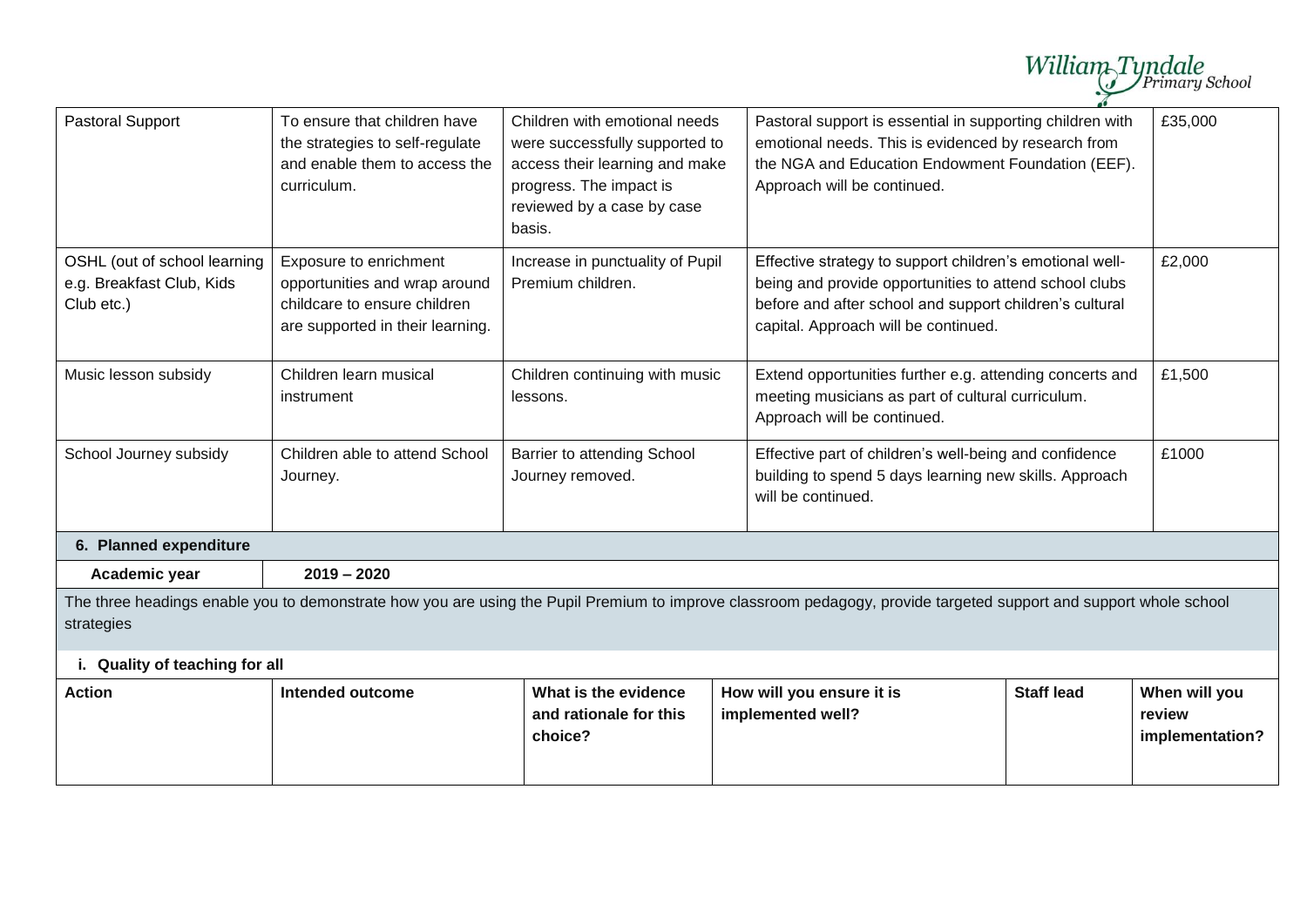|                                                                                                                |                                                                                                                                                                                                                                                             |                                                                                                                                            |                                                                                                                                                                                                                                                                              |                              | William Tyndale                            |
|----------------------------------------------------------------------------------------------------------------|-------------------------------------------------------------------------------------------------------------------------------------------------------------------------------------------------------------------------------------------------------------|--------------------------------------------------------------------------------------------------------------------------------------------|------------------------------------------------------------------------------------------------------------------------------------------------------------------------------------------------------------------------------------------------------------------------------|------------------------------|--------------------------------------------|
| To provide ongoing high-<br>quality professional<br>development for all teaching<br>staff e.g. debating skills | Teaching staff are confident in all<br>areas of the curriculum<br>Staff are developing as leaders.<br>Pupil Premium children attending<br>Debate Mate and participating in<br>debates within school. Higher<br>rates of progress in reading and<br>writing. | Evidence from the EEF<br>Toolkit.<br><b>Evidence from Skills</b><br><b>Builder (Enabling</b><br>Enterprise)<br><b>DfE Careers Strategy</b> | CPD needs are identified in relation to<br>school's priorities. Bespoke in house<br>training programme for staff and NQTs.<br>Curriculum intent and implementation is<br>reviewed. Debating motion and skills<br>planned throughout the year and<br>showcased in assemblies. | Senior<br>Management<br>Team | <b>July 2020</b>                           |
|                                                                                                                |                                                                                                                                                                                                                                                             |                                                                                                                                            |                                                                                                                                                                                                                                                                              | <b>Total budgeted cost</b>   | £12,000                                    |
| ii. Targeted support                                                                                           |                                                                                                                                                                                                                                                             |                                                                                                                                            |                                                                                                                                                                                                                                                                              |                              |                                            |
| <b>Action</b>                                                                                                  | Intended outcome                                                                                                                                                                                                                                            | What is the evidence<br>and rationale for this<br>choice?                                                                                  | How will you ensure it is<br>implemented well?                                                                                                                                                                                                                               | <b>Staff lead</b>            | When will you<br>review<br>implementation? |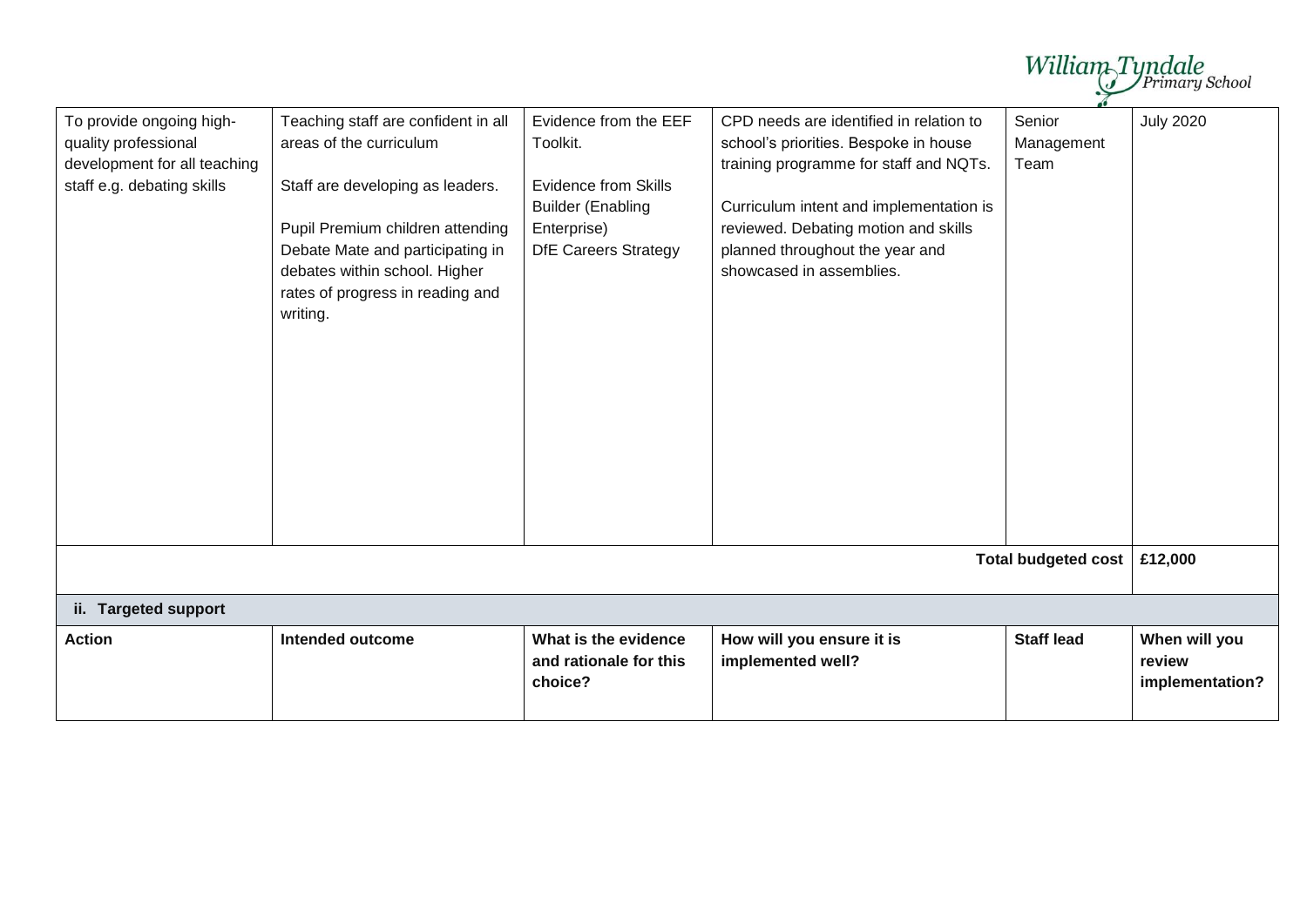|                                                                                                    |                                                                                                                                                                                                     |                                                                                                                                                                                                                      |                                                                                                                          | William <sub>-Tyndale</sub>         | Primary School                             |
|----------------------------------------------------------------------------------------------------|-----------------------------------------------------------------------------------------------------------------------------------------------------------------------------------------------------|----------------------------------------------------------------------------------------------------------------------------------------------------------------------------------------------------------------------|--------------------------------------------------------------------------------------------------------------------------|-------------------------------------|--------------------------------------------|
| Pupil Premium children<br>targeted for Reading<br>Recovery                                         | Reading Recovery teaching<br>available to all who qualify                                                                                                                                           | Research shows the<br>positive impact that RR<br>has on children's<br>reading, 'The impact of<br><b>Reading Recovery ten</b><br>years after intervention:<br>a report from the KPMG<br>Foundation,' December<br>2018 | Monitoring of teaching through drop in<br>observations, pupil profile meetings and<br>monitoring of children's progress. | <b>Assistant Head</b><br>and SENDco | <b>July 2020</b>                           |
| Additional booster sessions<br>for English and maths                                               | PP achieving higher level of<br>greater depth                                                                                                                                                       | PP reach expected -<br>see attainment data                                                                                                                                                                           | Monitoring of teaching and assessment<br>data through informal drop ins and<br>discussions with staff and children.      | Senior<br>Leadership<br>Team        | Every term, PPMs                           |
|                                                                                                    |                                                                                                                                                                                                     |                                                                                                                                                                                                                      |                                                                                                                          | <b>Total budgeted cost</b>          | £95,318                                    |
| iii. Other approaches                                                                              |                                                                                                                                                                                                     |                                                                                                                                                                                                                      |                                                                                                                          |                                     |                                            |
| <b>Action</b>                                                                                      | <b>Intended outcome</b>                                                                                                                                                                             | What is the evidence<br>and rationale for this<br>choice?                                                                                                                                                            | How will you ensure it is<br>implemented well?                                                                           | <b>Staff lead</b>                   | When will you<br>review<br>implementation? |
| Pastoral Lead and robust<br>pastoral care, including<br>embedding iTips and Zones<br>of Regulation | All staff (including non-teaching)<br>have strategies to support<br>children who have experienced<br>trauma<br>Establish the school in the<br>borough as a leader for emotional<br>للمصاحب والمراوي | Increase in LAC children<br>and children with<br>emotional needs                                                                                                                                                     | Monitoring of teaching, OT to give<br>regular feedback, ongoing CPD.<br>2-year project working with external<br>agency.  | Pastoral Lead                       | <b>July 2020</b>                           |